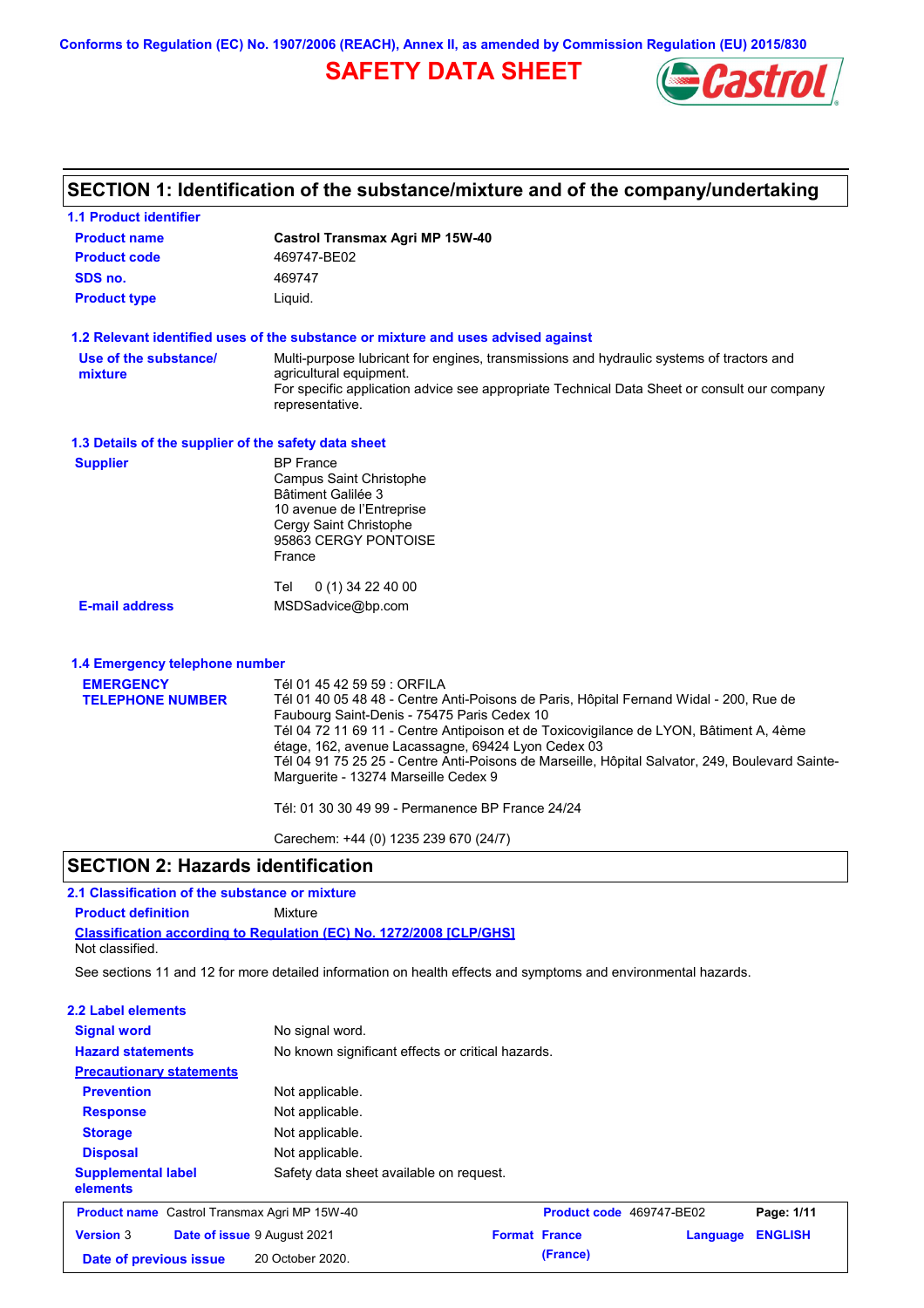### **SECTION 2: Hazards identification**

| EU Regulation (EC) No. 1907/2006 (REACH)                                                                                                                 |                                                                                                                                                                                                                                                                                                                                                                                                                                                                                                                                                                                                                                               |
|----------------------------------------------------------------------------------------------------------------------------------------------------------|-----------------------------------------------------------------------------------------------------------------------------------------------------------------------------------------------------------------------------------------------------------------------------------------------------------------------------------------------------------------------------------------------------------------------------------------------------------------------------------------------------------------------------------------------------------------------------------------------------------------------------------------------|
| <b>Annex XVII - Restrictions</b><br>on the manufacture.<br>placing on the market<br>and use of certain<br>dangerous substances,<br>mixtures and articles | Not applicable.                                                                                                                                                                                                                                                                                                                                                                                                                                                                                                                                                                                                                               |
| <b>Special packaging requirements</b>                                                                                                                    |                                                                                                                                                                                                                                                                                                                                                                                                                                                                                                                                                                                                                                               |
| <b>Containers to be fitted</b><br>with child-resistant<br>fastenings                                                                                     | Not applicable.                                                                                                                                                                                                                                                                                                                                                                                                                                                                                                                                                                                                                               |
| <b>Tactile warning of danger</b>                                                                                                                         | Not applicable.                                                                                                                                                                                                                                                                                                                                                                                                                                                                                                                                                                                                                               |
| 2.3 Other hazards                                                                                                                                        |                                                                                                                                                                                                                                                                                                                                                                                                                                                                                                                                                                                                                                               |
| <b>Results of PBT and vPvB</b><br>assessment                                                                                                             | Product does not meet the criteria for PBT or vPvB according to Regulation (EC) No. 1907/2006,<br>Annex XIII.                                                                                                                                                                                                                                                                                                                                                                                                                                                                                                                                 |
| <b>Product meets the criteria</b><br>for PBT or vPvB according<br>to Regulation (EC) No.<br>1907/2006, Annex XIII                                        | This mixture does not contain any substances that are assessed to be a PBT or a vPvB.                                                                                                                                                                                                                                                                                                                                                                                                                                                                                                                                                         |
| Other hazards which do<br>not result in classification                                                                                                   | Defatting to the skin.<br><b>USED ENGINE OILS</b><br>Used engine oil may contain hazardous components which have the potential to cause skin<br>cancer.<br>See Toxicological Information, section 11 of this Safety Data Sheet.<br>Note: High Pressure Applications<br>Injections through the skin resulting from contact with the product at high pressure constitute a<br>major medical emergency.<br>See 'Notes to physician' under First-Aid Measures, Section 4 of this Safety Data Sheet.<br>Experimental data on one or more of the components has been used to determine all or part of<br>the hazard classification of this product. |

### **SECTION 3: Composition/information on ingredients**

**Mixture** 

**3.2 Mixtures Product definition**

Highly refined base oil (IP 346 DMSO extract < 3%). Proprietary performance additives.

| <b>Product/ingredient</b><br>name                                                                   | <b>Identifiers</b>                                                                   | $\%$ | <b>Regulation (EC) No.</b><br>1272/2008 [CLP]                      | <b>Type</b> |
|-----------------------------------------------------------------------------------------------------|--------------------------------------------------------------------------------------|------|--------------------------------------------------------------------|-------------|
| Distillates (petroleum), hydrotreated<br>heavy paraffinic                                           | REACH #: 01-2119484627-25<br>EC: 265-157-1<br>CAS: 64742-54-7<br>Index: 649-467-00-8 | -≤3  | Asp. Tox. 1, H304                                                  | $[1]$       |
| Distillates (petroleum), solvent-<br>dewaxed heavy paraffinic                                       | REACH #: 01-2119471299-27<br>EC: 265-169-7<br>CAS: 64742-65-0<br>Index: 649-474-00-6 | -≤3  | Asp. Tox. 1, H304                                                  | $[1]$       |
| Phosphorodithioic acid, mixed O.O-bis<br>(2-ethylhexyl and iso-Bu and iso-Pr)<br>esters, zinc salts | REACH #: 01-2119521201-61<br>EC: 288-917-4<br>CAS: 85940-28-9                        | ≤3   | Skin Irrit. 2, H315<br>Eye Dam. 1, H318<br>Aquatic Chronic 2, H411 | $[1]$       |

**See Section 16 for the full text of the H statements declared above.**

#### **Type**

[1] Substance classified with a health or environmental hazard

[2] Substance with a workplace exposure limit

[3] Substance meets the criteria for PBT according to Regulation (EC) No. 1907/2006, Annex XIII

[4] Substance meets the criteria for vPvB according to Regulation (EC) No. 1907/2006, Annex XIII

[5] Substance of equivalent concern

[6] Additional disclosure due to company policy

Occupational exposure limits, if available, are listed in Section 8.

| <b>Product name</b> Castrol Transmax Agri MP 15W-40 |  | <b>Product code</b> 469747-BE02 |  | Page: 2/11           |  |                         |
|-----------------------------------------------------|--|---------------------------------|--|----------------------|--|-------------------------|
| <b>Version 3</b>                                    |  | Date of issue 9 August 2021     |  | <b>Format France</b> |  | <b>Language ENGLISH</b> |
| Date of previous issue                              |  | 20 October 2020.                |  | (France)             |  |                         |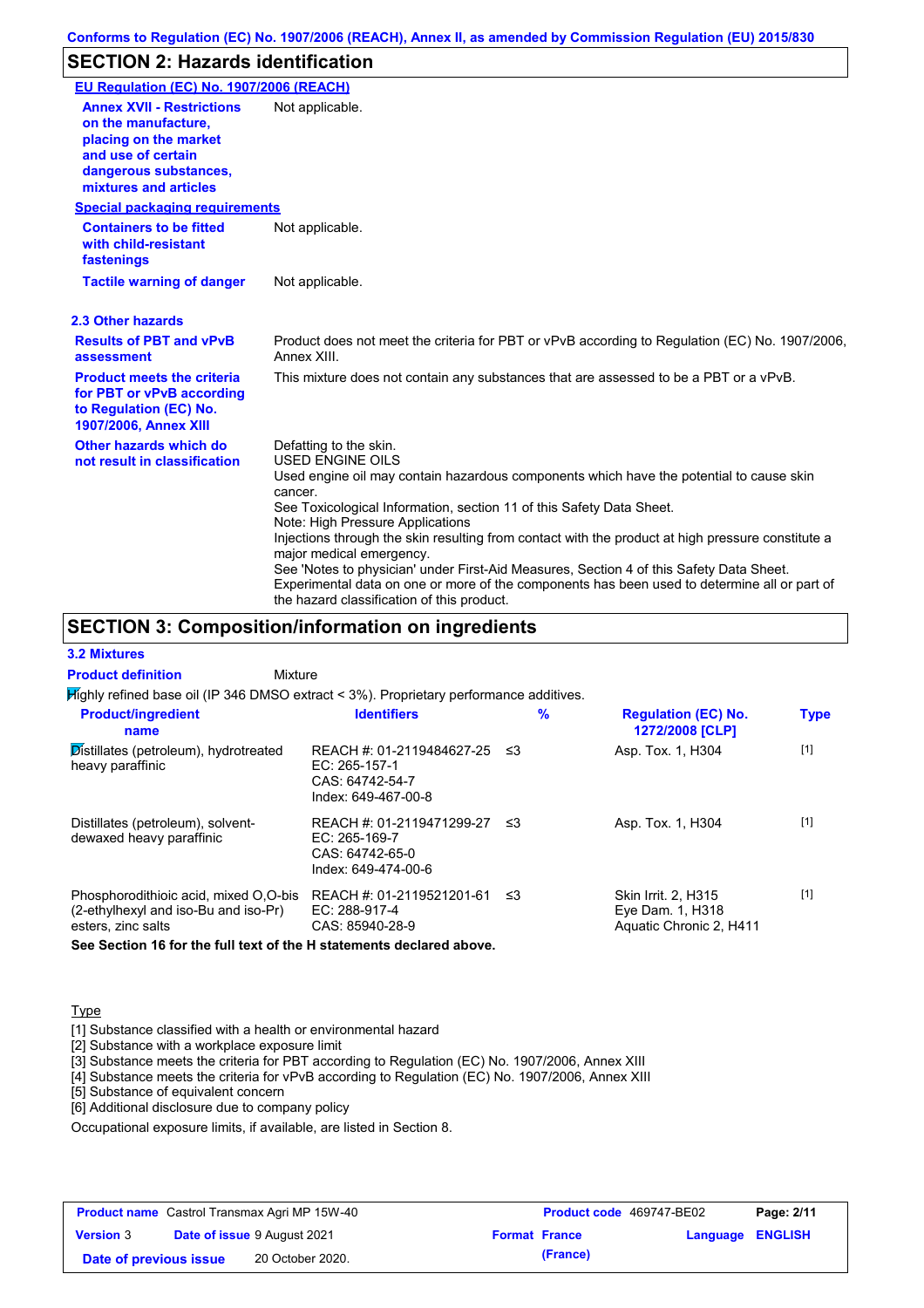#### **SECTION 4: First aid measures**

#### Do not induce vomiting unless directed to do so by medical personnel. Get medical attention if symptoms occur. In case of contact, immediately flush eyes with plenty of water for at least 15 minutes. Eyelids should be held away from the eyeball to ensure thorough rinsing. Check for and remove any contact lenses. Get medical attention. **4.1 Description of first aid measures** If inhaled, remove to fresh air. Get medical attention if symptoms occur. **Ingestion Inhalation Eye contact Protection of first-aiders** No action shall be taken involving any personal risk or without suitable training. It may be dangerous to the person providing aid to give mouth-to-mouth resuscitation. **Skin contact** Wash skin thoroughly with soap and water or use recognised skin cleanser. Remove contaminated clothing and shoes. Wash clothing before reuse. Clean shoes thoroughly before reuse. Get medical attention if irritation develops.

#### **4.2 Most important symptoms and effects, both acute and delayed**

See Section 11 for more detailed information on health effects and symptoms.

| <b>Potential acute health effects</b> |                                                                                                                   |
|---------------------------------------|-------------------------------------------------------------------------------------------------------------------|
| <b>Inhalation</b>                     | Vapour inhalation under ambient conditions is not normally a problem due to low vapour<br>pressure.               |
| <b>Ingestion</b>                      | No known significant effects or critical hazards.                                                                 |
| <b>Skin contact</b>                   | Defatting to the skin. May cause skin dryness and irritation.                                                     |
| <b>Eye contact</b>                    | Not classified as an eye irritant. Based on data available for this or related materials.                         |
|                                       | Delayed and immediate effects as well as chronic effects from short and long-term exposure                        |
| <b>Inhalation</b>                     | Overexposure to the inhalation of airborne droplets or aerosols may cause irritation of the<br>respiratory tract. |
| <b>Ingestion</b>                      | Ingestion of large quantities may cause nausea and diarrhoea.                                                     |
| <b>Skin contact</b>                   | Prolonged or repeated contact can defat the skin and lead to irritation and/or dermatitis.                        |
| Eye contact                           | Potential risk of transient stinging or redness if accidental eye contact occurs.                                 |
|                                       | 4.3 Indication of any immediate medical attention and special treatment needed                                    |
| Notes to physician                    | Treatment should in general he symptomatic and directed to relieving any effects                                  |

**Notes to physician** Treatment should in general be symptomatic and directed to relieving any effects. Note: High Pressure Applications Injections through the skin resulting from contact with the product at high pressure constitute a major medical emergency. Injuries may not appear serious at first but within a few hours tissue becomes swollen, discoloured and extremely painful with extensive subcutaneous necrosis. Surgical exploration should be undertaken without delay. Thorough and extensive debridement of the wound and underlying tissue is necessary to minimise tissue loss and prevent or limit permanent damage. Note that high pressure may force the product considerable distances along tissue planes.

#### **SECTION 5: Firefighting measures**

| 5.1 Extinguishing media                                   |                                                                                                                                                                                                                                                                                                                                                                   |
|-----------------------------------------------------------|-------------------------------------------------------------------------------------------------------------------------------------------------------------------------------------------------------------------------------------------------------------------------------------------------------------------------------------------------------------------|
| <b>Suitable extinguishing</b><br>media                    | In case of fire, use foam, dry chemical or carbon dioxide extinguisher or spray.                                                                                                                                                                                                                                                                                  |
| <b>Unsuitable extinguishing</b><br>media                  | Do not use water jet. The use of a water jet may cause the fire to spread by splashing the<br>burning product.                                                                                                                                                                                                                                                    |
| 5.2 Special hazards arising from the substance or mixture |                                                                                                                                                                                                                                                                                                                                                                   |
| <b>Hazards from the</b><br>substance or mixture           | In a fire or if heated, a pressure increase will occur and the container may burst.                                                                                                                                                                                                                                                                               |
| <b>Hazardous combustion</b><br>products                   | Combustion products may include the following:<br>carbon oxides (CO, CO <sub>2</sub> ) (carbon monoxide, carbon dioxide)                                                                                                                                                                                                                                          |
| 5.3 Advice for firefighters                               |                                                                                                                                                                                                                                                                                                                                                                   |
| <b>Special precautions for</b><br>fire-fighters           | No action shall be taken involving any personal risk or without suitable training. Promptly<br>isolate the scene by removing all persons from the vicinity of the incident if there is a fire.                                                                                                                                                                    |
| <b>Special protective</b><br>equipment for fire-fighters  | Fire-fighters should wear appropriate protective equipment and self-contained breathing<br>apparatus (SCBA) with a full face-piece operated in positive pressure mode. Clothing for fire-<br>fighters (including helmets, protective boots and gloves) conforming to European standard EN<br>469 will provide a basic level of protection for chemical incidents. |

| <b>Product name</b> Castrol Transmax Agri MP 15W-40 |  | <b>Product code</b> 469747-BE02    |  | Page: 3/11           |                         |  |
|-----------------------------------------------------|--|------------------------------------|--|----------------------|-------------------------|--|
| <b>Version 3</b>                                    |  | <b>Date of issue 9 August 2021</b> |  | <b>Format France</b> | <b>Language ENGLISH</b> |  |
| Date of previous issue                              |  | 20 October 2020.                   |  | (France)             |                         |  |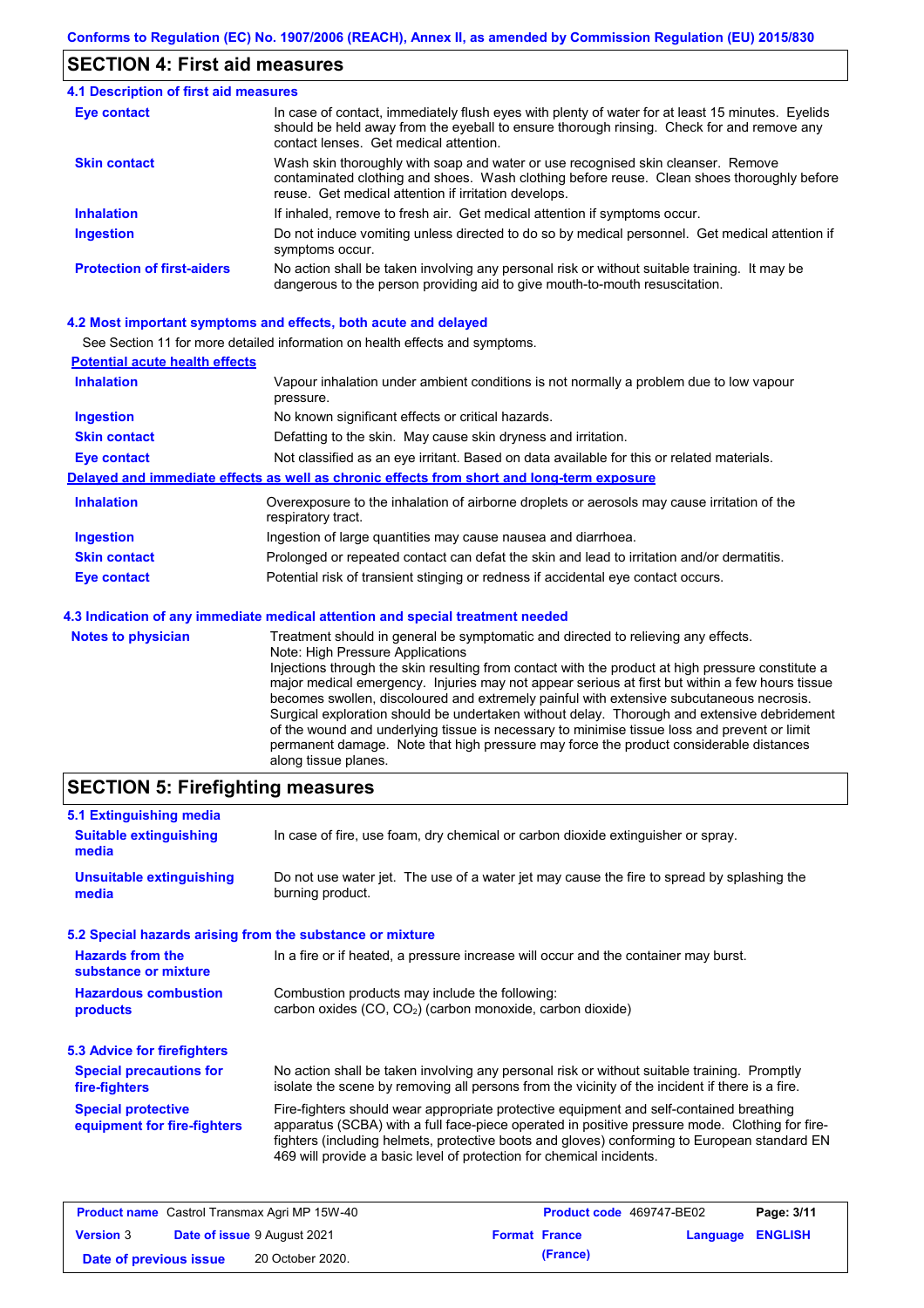#### **SECTION 6: Accidental release measures**

|                                                          | 6.1 Personal precautions, protective equipment and emergency procedures                                                                                                                                                                                                                                                                                                                        |
|----------------------------------------------------------|------------------------------------------------------------------------------------------------------------------------------------------------------------------------------------------------------------------------------------------------------------------------------------------------------------------------------------------------------------------------------------------------|
| For non-emergency<br>personnel                           | No action shall be taken involving any personal risk or without suitable training. Evacuate<br>surrounding areas. Keep unnecessary and unprotected personnel from entering. Do not touch<br>or walk through spilt material. Floors may be slippery; use care to avoid falling. Put on<br>appropriate personal protective equipment.                                                            |
| For emergency responders                                 | Entry into a confined space or poorly ventilated area contaminated with vapour, mist or fume is<br>extremely hazardous without the correct respiratory protective equipment and a safe system of<br>work. Wear self-contained breathing apparatus. Wear a suitable chemical protective suit.<br>Chemical resistant boots. See also the information in "For non-emergency personnel".           |
| <b>6.2 Environmental</b><br>precautions                  | Avoid dispersal of spilt material and runoff and contact with soil, waterways, drains and sewers.<br>Inform the relevant authorities if the product has caused environmental pollution (sewers,<br>waterways, soil or air).                                                                                                                                                                    |
| 6.3 Methods and material for containment and cleaning up |                                                                                                                                                                                                                                                                                                                                                                                                |
| <b>Small spill</b>                                       | Stop leak if without risk. Move containers from spill area. Absorb with an inert material and<br>place in an appropriate waste disposal container. Dispose of via a licensed waste disposal<br>contractor.                                                                                                                                                                                     |
| <b>Large spill</b>                                       | Stop leak if without risk. Move containers from spill area. Prevent entry into sewers, water<br>courses, basements or confined areas. Contain and collect spillage with non-combustible,<br>absorbent material e.g. sand, earth, vermiculite or diatomaceous earth and place in container<br>for disposal according to local regulations. Dispose of via a licensed waste disposal contractor. |
| 6.4 Reference to other<br><b>sections</b>                | See Section 1 for emergency contact information.<br>See Section 5 for firefighting measures.<br>See Section 8 for information on appropriate personal protective equipment.<br>See Section 12 for environmental precautions.<br>See Section 13 for additional waste treatment information.                                                                                                     |

### **SECTION 7: Handling and storage**

### **7.1 Precautions for safe handling**

| <b>Protective measures</b>                                                    | Put on appropriate personal protective equipment.                                                                                                                                                                                                                                                                                                                                                                                                                                        |
|-------------------------------------------------------------------------------|------------------------------------------------------------------------------------------------------------------------------------------------------------------------------------------------------------------------------------------------------------------------------------------------------------------------------------------------------------------------------------------------------------------------------------------------------------------------------------------|
| <b>Advice on general</b><br>occupational hygiene                              | Eating, drinking and smoking should be prohibited in areas where this material is handled,<br>stored and processed. Wash thoroughly after handling. Remove contaminated clothing and<br>protective equipment before entering eating areas. See also Section 8 for additional<br>information on hygiene measures.                                                                                                                                                                         |
| <b>7.2 Conditions for safe</b><br>storage, including any<br>incompatibilities | Store in accordance with local requlations. Store in a dry, cool and well-ventilated area, away<br>from incompatible materials (see Section 10). Keep away from heat and direct sunlight. Keep<br>container tightly closed and sealed until ready for use. Containers that have been opened must<br>be carefully resealed and kept upright to prevent leakage. Store and use only in equipment/<br>containers designed for use with this product. Do not store in unlabelled containers. |
| <b>Not suitable</b>                                                           | Prolonged exposure to elevated temperature                                                                                                                                                                                                                                                                                                                                                                                                                                               |
| 7.3 Specific end use(s)                                                       |                                                                                                                                                                                                                                                                                                                                                                                                                                                                                          |
| <b>Recommendations</b>                                                        | See section 1.2 and Exposure scenarios in annex, if applicable.                                                                                                                                                                                                                                                                                                                                                                                                                          |

### **SECTION 8: Exposure controls/personal protection**

### **8.1 Control parameters**

**Occupational exposure limits** No exposure limit value known.

Whilst specific OELs for certain components may be shown in this section, other components may be present in any mist, vapour or dust produced. Therefore, the specific OELs may not be applicable to the product as a whole and are provided for guidance only.

**Recommended monitoring procedures** If this product contains ingredients with exposure limits, personal, workplace atmosphere or biological monitoring may be required to determine the effectiveness of the ventilation or other control measures and/or the necessity to use respiratory protective equipment. Reference should be made to monitoring standards, such as the following: European Standard EN 689 (Workplace atmospheres - Guidance for the assessment of exposure by inhalation to chemical agents for comparison with limit values and measurement strategy) European Standard EN 14042 (Workplace atmospheres - Guide for the application and use of procedures for the assessment of exposure to chemical and biological agents) European Standard EN 482 (Workplace atmospheres - General requirements for the performance of procedures for the measurement of chemical agents) Reference to national guidance documents for methods for the determination of hazardous substances will also be required.

| <b>Product name</b> Castrol Transmax Agri MP 15W-40 |  | <b>Product code</b> 469747-BE02    |  | Page: 4/11           |                         |  |
|-----------------------------------------------------|--|------------------------------------|--|----------------------|-------------------------|--|
| <b>Version 3</b>                                    |  | <b>Date of issue 9 August 2021</b> |  | <b>Format France</b> | <b>Language ENGLISH</b> |  |
| Date of previous issue                              |  | 20 October 2020.                   |  | (France)             |                         |  |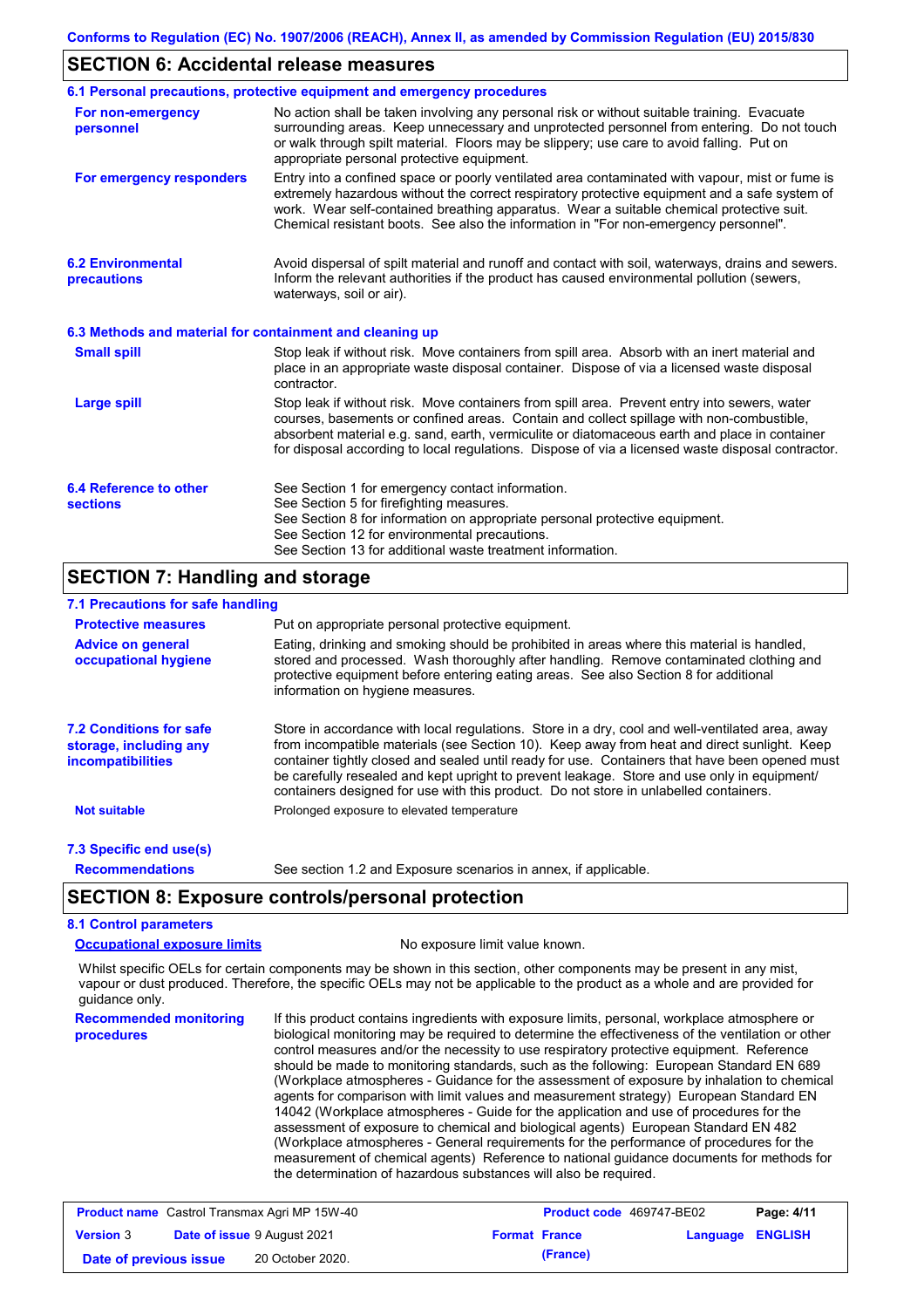# **SECTION 8: Exposure controls/personal protection**

**Derived No Effect Level**

No DNELs/DMELs available.

### **Predicted No Effect Concentration**

No PNECs available

| <b>Appropriate engineering</b><br><b>controls</b>    | Provide exhaust ventilation or other engineering controls to keep the relevant airborne<br>concentrations below their respective occupational exposure limits.<br>All activities involving chemicals should be assessed for their risks to health, to ensure<br>exposures are adequately controlled. Personal protective equipment should only be considered<br>after other forms of control measures (e.g. engineering controls) have been suitably evaluated.<br>Personal protective equipment should conform to appropriate standards, be suitable for use, be<br>kept in good condition and properly maintained.<br>Your supplier of personal protective equipment should be consulted for advice on selection and<br>appropriate standards. For further information contact your national organisation for standards.<br>The final choice of protective equipment will depend upon a risk assessment. It is important to<br>ensure that all items of personal protective equipment are compatible. |
|------------------------------------------------------|---------------------------------------------------------------------------------------------------------------------------------------------------------------------------------------------------------------------------------------------------------------------------------------------------------------------------------------------------------------------------------------------------------------------------------------------------------------------------------------------------------------------------------------------------------------------------------------------------------------------------------------------------------------------------------------------------------------------------------------------------------------------------------------------------------------------------------------------------------------------------------------------------------------------------------------------------------------------------------------------------------|
| <b>Individual protection measures</b>                |                                                                                                                                                                                                                                                                                                                                                                                                                                                                                                                                                                                                                                                                                                                                                                                                                                                                                                                                                                                                         |
| <b>Hygiene measures</b>                              | Wash hands, forearms and face thoroughly after handling chemical products, before eating,<br>smoking and using the lavatory and at the end of the working period. Ensure that eyewash<br>stations and safety showers are close to the workstation location.                                                                                                                                                                                                                                                                                                                                                                                                                                                                                                                                                                                                                                                                                                                                             |
| <b>Respiratory protection</b>                        | In case of insufficient ventilation, wear suitable respiratory equipment.<br>The correct choice of respiratory protection depends upon the chemicals being handled, the<br>conditions of work and use, and the condition of the respiratory equipment. Safety procedures<br>should be developed for each intended application. Respiratory protection equipment should<br>therefore be chosen in consultation with the supplier/manufacturer and with a full assessment<br>of the working conditions.                                                                                                                                                                                                                                                                                                                                                                                                                                                                                                   |
| <b>Eye/face protection</b><br><b>Skin protection</b> | Safety glasses with side shields.                                                                                                                                                                                                                                                                                                                                                                                                                                                                                                                                                                                                                                                                                                                                                                                                                                                                                                                                                                       |
| <b>Hand protection</b>                               | <b>General Information:</b>                                                                                                                                                                                                                                                                                                                                                                                                                                                                                                                                                                                                                                                                                                                                                                                                                                                                                                                                                                             |
|                                                      | Because specific work environments and material handling practices vary, safety procedures<br>should be developed for each intended application. The correct choice of protective gloves<br>depends upon the chemicals being handled, and the conditions of work and use. Most gloves<br>provide protection for only a limited time before they must be discarded and replaced (even the<br>best chemically resistant gloves will break down after repeated chemical exposures).                                                                                                                                                                                                                                                                                                                                                                                                                                                                                                                        |
|                                                      | Gloves should be chosen in consultation with the supplier / manufacturer and taking account of<br>a full assessment of the working conditions.                                                                                                                                                                                                                                                                                                                                                                                                                                                                                                                                                                                                                                                                                                                                                                                                                                                          |
|                                                      | Recommended: Nitrile gloves.<br><b>Breakthrough time:</b>                                                                                                                                                                                                                                                                                                                                                                                                                                                                                                                                                                                                                                                                                                                                                                                                                                                                                                                                               |
|                                                      | Breakthrough time data are generated by glove manufacturers under laboratory test conditions<br>and represent how long a glove can be expected to provide effective permeation resistance. It<br>is important when following breakthrough time recommendations that actual workplace<br>conditions are taken into account. Always consult with your glove supplier for up-to-date<br>technical information on breakthrough times for the recommended glove type.<br>Our recommendations on the selection of gloves are as follows:                                                                                                                                                                                                                                                                                                                                                                                                                                                                      |
|                                                      | Continuous contact:                                                                                                                                                                                                                                                                                                                                                                                                                                                                                                                                                                                                                                                                                                                                                                                                                                                                                                                                                                                     |
|                                                      | Gloves with a minimum breakthrough time of 240 minutes, or >480 minutes if suitable gloves<br>can be obtained.<br>If suitable gloves are not available to offer that level of protection, gloves with shorter<br>breakthrough times may be acceptable as long as appropriate glove maintenance and<br>replacement regimes are determined and adhered to.                                                                                                                                                                                                                                                                                                                                                                                                                                                                                                                                                                                                                                                |
|                                                      | Short-term / splash protection:                                                                                                                                                                                                                                                                                                                                                                                                                                                                                                                                                                                                                                                                                                                                                                                                                                                                                                                                                                         |
|                                                      | Recommended breakthrough times as above.<br>It is recognised that for short-term, transient exposures, gloves with shorter breakthrough times<br>may commonly be used. Therefore, appropriate maintenance and replacement regimes must<br>be determined and rigorously followed.                                                                                                                                                                                                                                                                                                                                                                                                                                                                                                                                                                                                                                                                                                                        |
|                                                      |                                                                                                                                                                                                                                                                                                                                                                                                                                                                                                                                                                                                                                                                                                                                                                                                                                                                                                                                                                                                         |

| <b>Product name</b> Castrol Transmax Agri MP 15W-40 |  | <b>Product code</b> 469747-BE02    |                      | Page: 5/11              |  |
|-----------------------------------------------------|--|------------------------------------|----------------------|-------------------------|--|
| <b>Version 3</b>                                    |  | <b>Date of issue 9 August 2021</b> | <b>Format France</b> | <b>Language ENGLISH</b> |  |
| Date of previous issue                              |  | 20 October 2020.                   | (France)             |                         |  |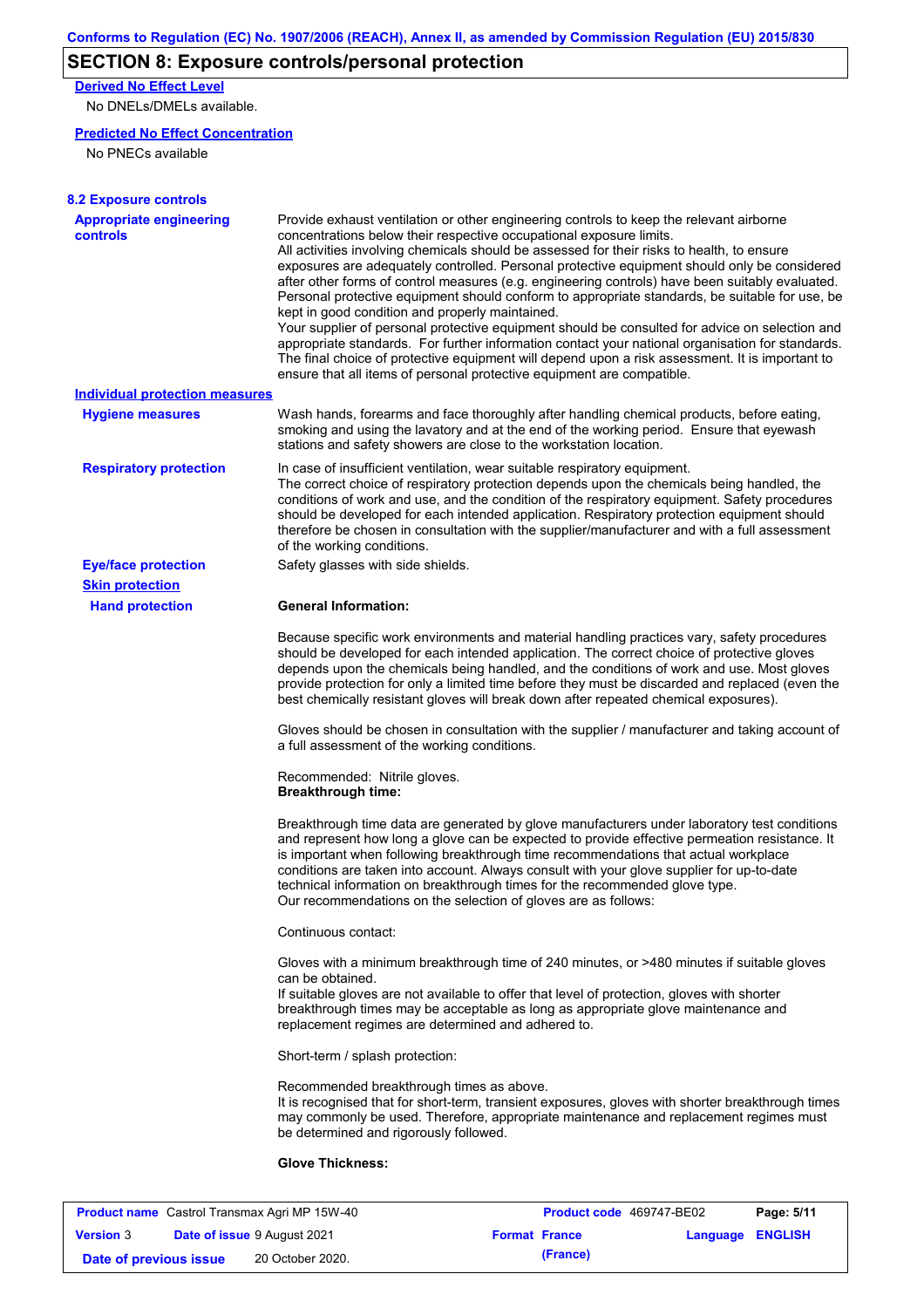# **SECTION 8: Exposure controls/personal protection**

For general applications, we recommend gloves with a thickness typically greater than 0.35 mm.

|                                           | It should be emphasised that glove thickness is not necessarily a good predictor of glove<br>resistance to a specific chemical, as the permeation efficiency of the glove will be dependent<br>on the exact composition of the glove material. Therefore, glove selection should also be based<br>on consideration of the task requirements and knowledge of breakthrough times.<br>Glove thickness may also vary depending on the glove manufacturer, the glove type and the<br>glove model. Therefore, the manufacturers' technical data should always be taken into account<br>to ensure selection of the most appropriate glove for the task.                                     |
|-------------------------------------------|---------------------------------------------------------------------------------------------------------------------------------------------------------------------------------------------------------------------------------------------------------------------------------------------------------------------------------------------------------------------------------------------------------------------------------------------------------------------------------------------------------------------------------------------------------------------------------------------------------------------------------------------------------------------------------------|
|                                           | Note: Depending on the activity being conducted, gloves of varying thickness may be required<br>for specific tasks. For example:                                                                                                                                                                                                                                                                                                                                                                                                                                                                                                                                                      |
|                                           | • Thinner gloves (down to 0.1 mm or less) may be required where a high degree of manual<br>dexterity is needed. However, these gloves are only likely to give short duration protection and<br>would normally be just for single use applications, then disposed of.                                                                                                                                                                                                                                                                                                                                                                                                                  |
|                                           | • Thicker gloves (up to 3 mm or more) may be required where there is a mechanical (as well<br>as a chemical) risk i.e. where there is abrasion or puncture potential.                                                                                                                                                                                                                                                                                                                                                                                                                                                                                                                 |
| <b>Skin and body</b>                      | Use of protective clothing is good industrial practice.<br>Personal protective equipment for the body should be selected based on the task being<br>performed and the risks involved and should be approved by a specialist before handling this<br>product.<br>Cotton or polyester/cotton overalls will only provide protection against light superficial<br>contamination that will not soak through to the skin. Overalls should be laundered on a regular<br>basis. When the risk of skin exposure is high (e.g. when cleaning up spillages or if there is a<br>risk of splashing) then chemical resistant aprons and/or impervious chemical suits and boots<br>will be required. |
| <b>Refer to standards:</b>                | Respiratory protection: EN 529<br>Gloves: EN 420, EN 374<br>Eye protection: EN 166<br>Filtering half-mask: EN 149<br>Filtering half-mask with valve: EN 405<br>Half-mask: EN 140 plus filter<br>Full-face mask: EN 136 plus filter<br>Particulate filters: EN 143<br>Gas/combined filters: EN 14387                                                                                                                                                                                                                                                                                                                                                                                   |
| <b>Environmental exposure</b><br>controls | Emissions from ventilation or work process equipment should be checked to ensure they<br>comply with the requirements of environmental protection legislation. In some cases, fume<br>scrubbers, filters or engineering modifications to the process equipment will be necessary to<br>reduce emissions to acceptable levels.                                                                                                                                                                                                                                                                                                                                                         |

### **SECTION 9: Physical and chemical properties**

| 9.1 Information on basic physical and chemical properties |                                                                      |                          |          |                |
|-----------------------------------------------------------|----------------------------------------------------------------------|--------------------------|----------|----------------|
| <b>Appearance</b>                                         |                                                                      |                          |          |                |
| <b>Physical state</b>                                     | Liguid.                                                              |                          |          |                |
| <b>Colour</b>                                             | Amber. [Dark]                                                        |                          |          |                |
| <b>Odour</b>                                              | Not available.                                                       |                          |          |                |
| <b>Odour threshold</b>                                    | Not available.                                                       |                          |          |                |
| pH                                                        | Not applicable.                                                      |                          |          |                |
| <b>Melting point/freezing point</b>                       | Not available.                                                       |                          |          |                |
| Initial boiling point and boiling<br>range                | Not available.                                                       |                          |          |                |
| <b>Pour point</b>                                         | -45 $^{\circ}$ C                                                     |                          |          |                |
| <b>Flash point</b>                                        | Open cup: >200°C (>392°F) [Cleveland.]                               |                          |          |                |
| <b>Evaporation rate</b>                                   | Not available.                                                       |                          |          |                |
| <b>Flammability (solid, gas)</b>                          | Not available.                                                       |                          |          |                |
| <b>Upper/lower flammability or</b><br>explosive limits    | Not available.                                                       |                          |          |                |
| <b>Vapour pressure</b>                                    | Not available.                                                       |                          |          |                |
| <b>Vapour density</b>                                     | Not available.                                                       |                          |          |                |
| <b>Relative density</b>                                   | Not available.                                                       |                          |          |                |
| <b>Density</b>                                            | <1000 kg/m <sup>3</sup> (<1 g/cm <sup>3</sup> ) at 15 <sup>°</sup> C |                          |          |                |
| <b>Product name</b> Castrol Transmax Agri MP 15W-40       |                                                                      | Product code 469747-BE02 |          | Page: 6/11     |
| <b>Version 3</b><br>Date of issue 9 August 2021           |                                                                      | <b>Format France</b>     | Language | <b>ENGLISH</b> |
| Date of previous issue                                    | 20 October 2020.                                                     | (France)                 |          |                |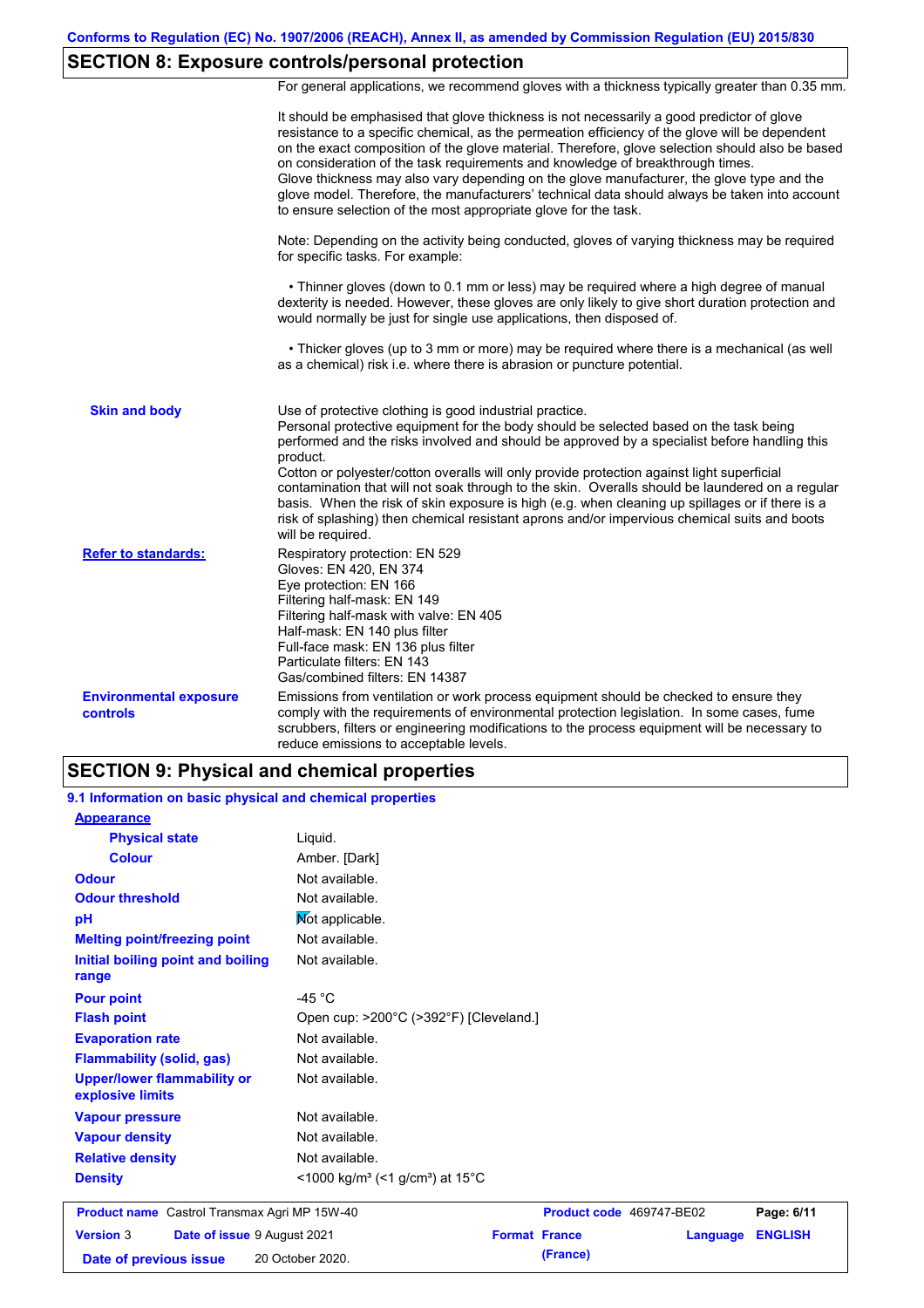### **SECTION 9: Physical and chemical properties**

| <b>Solubility(ies)</b>                            | insoluble in water.                                                                                                             |
|---------------------------------------------------|---------------------------------------------------------------------------------------------------------------------------------|
| <b>Partition coefficient: n-octanol/</b><br>water | Not available.                                                                                                                  |
| <b>Auto-ignition temperature</b>                  | Not available.                                                                                                                  |
| <b>Decomposition temperature</b>                  | Not available.                                                                                                                  |
| <b>Viscosity</b>                                  | Kinematic: 95 mm <sup>2</sup> /s (95 cSt) at $40^{\circ}$ C<br>Kinematic: 13.3 mm <sup>2</sup> /s (13.3 cSt) at $100^{\circ}$ C |
| <b>Explosive properties</b>                       | Not available.                                                                                                                  |
| <b>Oxidising properties</b>                       | Not available.                                                                                                                  |

#### **9.2 Other information**

No additional information.

**decomposition products**

### **10.6 Hazardous 10.4 Conditions to avoid** Avoid all possible sources of ignition (spark or flame). Under normal conditions of storage and use, hazardous decomposition products should not be **10.2 Chemical stability** The product is stable. **10.5 Incompatible materials 10.3 Possibility of hazardous reactions** Under normal conditions of storage and use, hazardous reactions will not occur. Under normal conditions of storage and use, hazardous polymerisation will not occur. **SECTION 10: Stability and reactivity 10.1 Reactivity** No specific test data available for this product. Refer to Conditions to avoid and Incompatible materials for additional information. Reactive or incompatible with the following materials: oxidising materials.

### **SECTION 11: Toxicological information**

produced.

#### **Potential chronic health effects Potential acute health effects Inhalation** Vapour inhalation under ambient conditions is not normally a problem due to low vapour pressure. **Ingestion** No known significant effects or critical hazards. **Skin contact** Defatting to the skin. May cause skin dryness and irritation. **Eye contact** Not classified as an eye irritant. Based on data available for this or related materials. **Symptoms related to the physical, chemical and toxicological characteristics Skin contact Ingestion Inhalation** May be harmful by inhalation if exposure to vapour, mists or fumes resulting from thermal decomposition products occurs. No specific data. Adverse symptoms may include the following: irritation dryness cracking **Eye contact** No specific data. Routes of entry anticipated: Dermal, Inhalation. **11.1 Information on toxicological effects Information on likely routes of exposure Delayed and immediate effects as well as chronic effects from short and long-term exposure Inhalation Ingestion Skin contact Eye contact** Overexposure to the inhalation of airborne droplets or aerosols may cause irritation of the respiratory tract. Ingestion of large quantities may cause nausea and diarrhoea. Prolonged or repeated contact can defat the skin and lead to irritation and/or dermatitis. Potential risk of transient stinging or redness if accidental eye contact occurs. **Acute toxicity estimates** Not available.

| <b>Product name</b> Castrol Transmax Agri MP 15W-40 |                                    |                  | Product code 469747-BE02 | Page: 7/11           |                         |  |
|-----------------------------------------------------|------------------------------------|------------------|--------------------------|----------------------|-------------------------|--|
| <b>Version 3</b>                                    | <b>Date of issue 9 August 2021</b> |                  |                          | <b>Format France</b> | <b>Language ENGLISH</b> |  |
| Date of previous issue                              |                                    | 20 October 2020. |                          | (France)             |                         |  |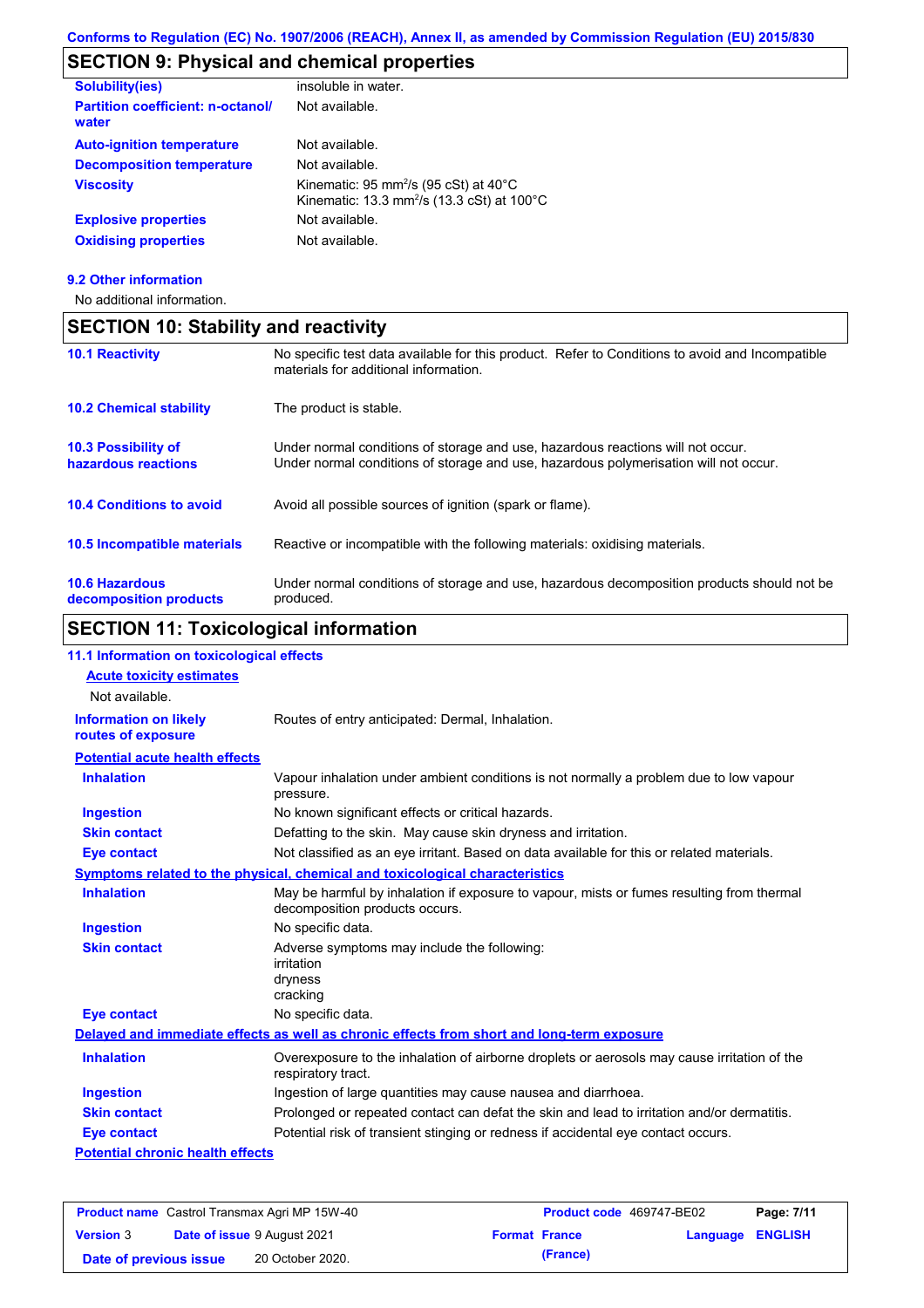### **SECTION 11: Toxicological information**

| <b>General</b>               | USED ENGINE OILS<br>Combustion products resulting from the operation of internal combustion engines contaminate<br>engine oils during use. Used engine oil may contain hazardous components which have the<br>potential to cause skin cancer. Frequent or prolonged contact with all types and makes of used<br>engine oil must therefore be avoided and a high standard of personal hygiene maintained. |
|------------------------------|----------------------------------------------------------------------------------------------------------------------------------------------------------------------------------------------------------------------------------------------------------------------------------------------------------------------------------------------------------------------------------------------------------|
| <b>Carcinogenicity</b>       | No known significant effects or critical hazards.                                                                                                                                                                                                                                                                                                                                                        |
| <b>Mutagenicity</b>          | No known significant effects or critical hazards.                                                                                                                                                                                                                                                                                                                                                        |
| <b>Developmental effects</b> | No known significant effects or critical hazards.                                                                                                                                                                                                                                                                                                                                                        |
| <b>Fertility effects</b>     | No known significant effects or critical hazards.                                                                                                                                                                                                                                                                                                                                                        |

## **SECTION 12: Ecological information**

#### **12.1 Toxicity**

**Environmental hazards** Not classified as dangerous

#### **12.2 Persistence and degradability**

Expected to be biodegradable.

#### **12.3 Bioaccumulative potential**

This product is not expected to bioaccumulate through food chains in the environment.

| <b>12.4 Mobility in soil</b>                            |                                                                      |
|---------------------------------------------------------|----------------------------------------------------------------------|
| <b>Soil/water partition</b><br><b>coefficient (Koc)</b> | Not available.                                                       |
| <b>Mobility</b>                                         | Spillages may penetrate the soil causing ground water contamination. |

#### **12.5 Results of PBT and vPvB assessment**

Product does not meet the criteria for PBT or vPvB according to Regulation (EC) No. 1907/2006, Annex XIII.

| 12.6 Other adverse effects          |    |
|-------------------------------------|----|
| <b>Other ecological information</b> | Sp |

Spills may form a film on water surfaces causing physical damage to organisms. Oxygen transfer could also be impaired.

### **SECTION 13: Disposal considerations**

#### **13.1 Waste treatment methods**

Where possible, arrange for product to be recycled. Dispose of via an authorised person/ **Methods of disposal Product**

licensed waste disposal contractor in accordance with local regulations.

#### **Hazardous waste** Yes.

| European waste catalogue (EWC) |  |
|--------------------------------|--|
| Mante ande                     |  |

| Waste code | <b>Waste designation</b>                                        |
|------------|-----------------------------------------------------------------|
| 13 02 05*  | mineral-based non-chlorinated engine, gear and lubricating oils |
| $130110*$  | Imineral based non-chlorinated hydraulic oils                   |

However, deviation from the intended use and/or the presence of any potential contaminants may require an alternative waste disposal code to be assigned by the end user.

| <b>Packaging</b>           |                                                                                                                                                                                                                                                                                                                                                                                                                                                                                                 |
|----------------------------|-------------------------------------------------------------------------------------------------------------------------------------------------------------------------------------------------------------------------------------------------------------------------------------------------------------------------------------------------------------------------------------------------------------------------------------------------------------------------------------------------|
| <b>Methods of disposal</b> | Where possible, arrange for product to be recycled. Dispose of via an authorised person/<br>licensed waste disposal contractor in accordance with local regulations.                                                                                                                                                                                                                                                                                                                            |
| <b>Special precautions</b> | This material and its container must be disposed of in a safe way. Care should be taken when<br>handling emptied containers that have not been cleaned or rinsed out. Empty containers or<br>liners may retain some product residues. Empty containers represent a fire hazard as they may<br>contain flammable product residues and vapour. Never weld, solder or braze empty containers.<br>Avoid dispersal of spilt material and runoff and contact with soil, waterways, drains and sewers. |
| <b>References</b>          | Commission 2014/955/EU<br>Directive 2008/98/EC                                                                                                                                                                                                                                                                                                                                                                                                                                                  |

| <b>Product name</b> Castrol Transmax Agri MP 15W-40 |  |                             | <b>Product code</b> 469747-BE02 |                      | Page: 8/11              |  |
|-----------------------------------------------------|--|-----------------------------|---------------------------------|----------------------|-------------------------|--|
| <b>Version 3</b>                                    |  | Date of issue 9 August 2021 |                                 | <b>Format France</b> | <b>Language ENGLISH</b> |  |
| Date of previous issue                              |  | 20 October 2020.            |                                 | (France)             |                         |  |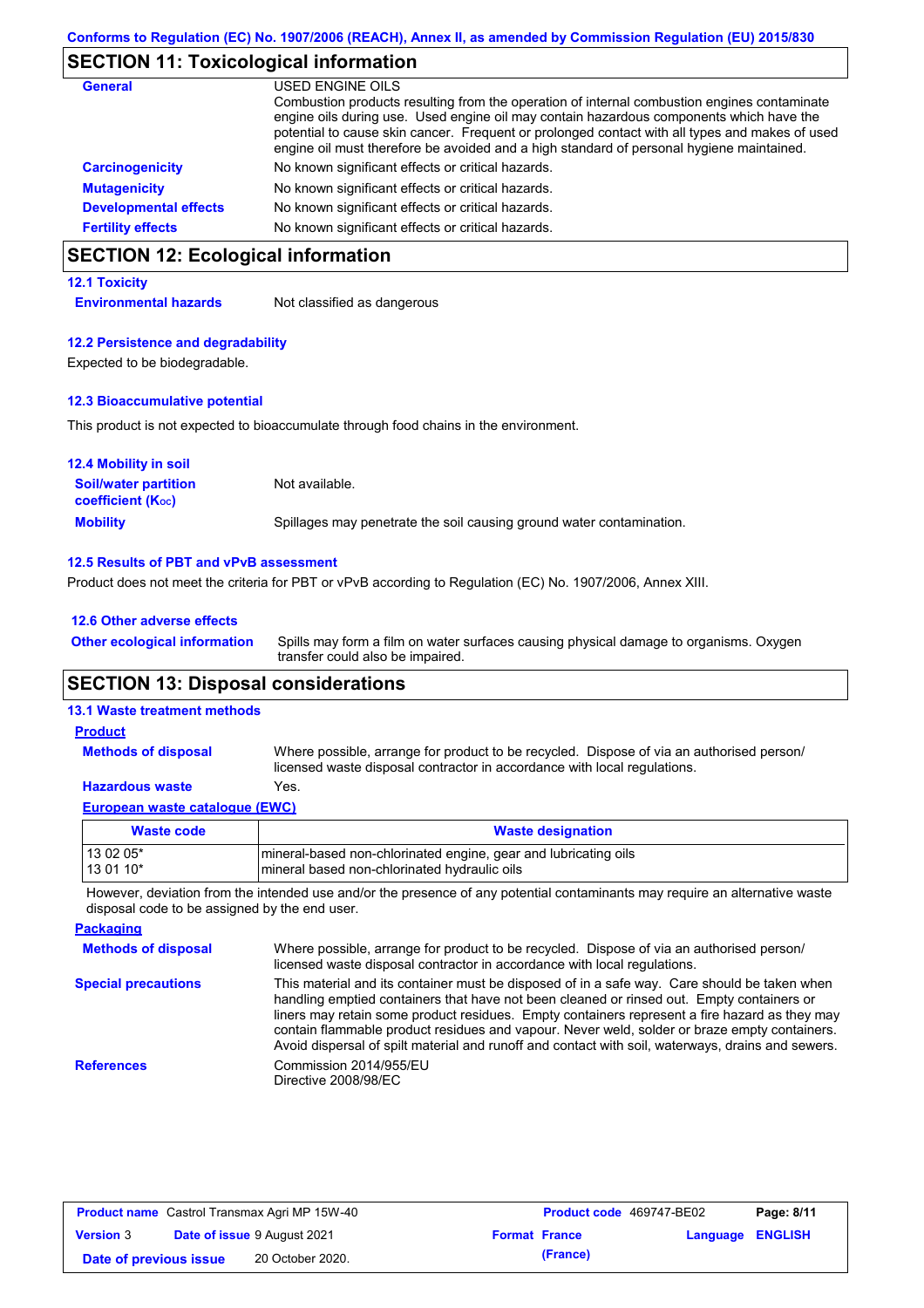#### - - - - - - - - - Not regulated. Not regulated. Not regulated. - - - **SECTION 14: Transport information ADR/RID IMDG IATA 14.1 UN number 14.2 UN proper shipping name 14.3 Transport hazard class(es) 14.4 Packing group ADN Additional information 14.5 Environmental hazards** No. 1980 | No. 1980 | No. 1980 | No. 1980 | No. 1980 | No. 1980 | No. 1980 | No. 1980 | No. 1980 | No. 1980 | Not regulated. - -<br>No. - -

**14.6 Special precautions for user** Not available.

**14.7 Transport in bulk according to IMO instruments**

Not available.

**Date of previous issue (France)** 20 October 2020.

### **SECTION 15: Regulatory information**

**Other regulations REACH Status** The company, as identified in Section 1, sells this product in the EU in compliance with the current requirements of REACH. **15.1 Safety, health and environmental regulations/legislation specific for the substance or mixture EU Regulation (EC) No. 1907/2006 (REACH) Annex XIV - List of substances subject to authorisation Substances of very high concern** None of the components are listed. All components are listed or exempted. All components are listed or exempted. All components are listed or exempted. All components are listed or exempted. All components are active or exempted. All components are listed or exempted. All components are listed or exempted. **United States inventory (TSCA 8b) Australia inventory (AICS) Canada inventory China inventory (IECSC) Japan inventory (ENCS) Korea inventory (KECI) Philippines inventory (PICCS) Taiwan Chemical Substances Inventory (TCSI)** All components are listed or exempted. **Ozone depleting substances (1005/2009/EU)** Not listed. **Prior Informed Consent (PIC) (649/2012/EU)** None of the components are listed. **Annex XIV EU Regulation (EC) No. 1907/2006 (REACH) Annex XVII - Restrictions on the manufacture, placing on the market and use of certain dangerous substances, mixtures and articles** Not applicable. **Product name** Castrol Transmax Agri MP 15W-40 **Product Code** 469747-BE02 **Page: 9/11 Version** 3 **Date of issue** 9 August 2021 **Format France Language ENGLISH**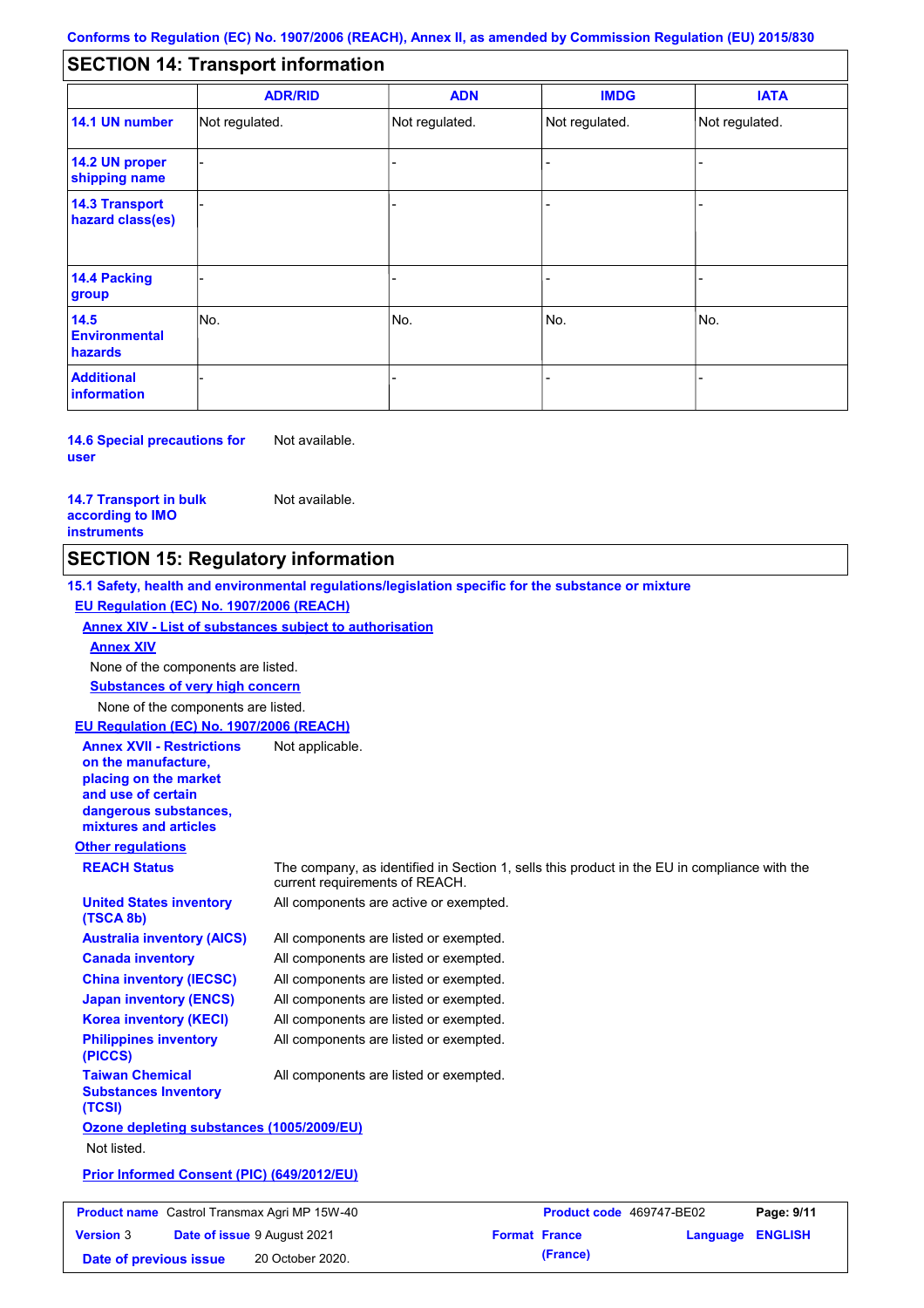# **SECTION 15: Regulatory information**

Not listed.

| <b>EU - Water framework directive - Priority substances</b>        |                               |  |  |  |  |
|--------------------------------------------------------------------|-------------------------------|--|--|--|--|
| None of the components are listed.                                 |                               |  |  |  |  |
| <b>Seveso Directive</b>                                            |                               |  |  |  |  |
| This product is not controlled under the Seveso Directive.         |                               |  |  |  |  |
| <b>National regulations</b>                                        |                               |  |  |  |  |
| <b>Social Security Code,</b><br><b>Articles L 461-1 to L 461-7</b> | Sécurité sociale : tableau 36 |  |  |  |  |
| <b>Reinforced medical</b><br>surveillance                          | Not applicable                |  |  |  |  |
|                                                                    |                               |  |  |  |  |

| <b>15.2 Chemical safety</b> | A Chemical Safety Assessment has been carried out for one or more of the substances within  |
|-----------------------------|---------------------------------------------------------------------------------------------|
| assessment                  | this mixture. A Chemical Safety Assessment has not been carried out for the mixture itself. |

# **SECTION 16: Other information**

| <b>Abbreviations and acronyms</b> | ADN = European Provisions concerning the International Carriage of Dangerous Goods by                                                                           |
|-----------------------------------|-----------------------------------------------------------------------------------------------------------------------------------------------------------------|
|                                   | Inland Waterway<br>ADR = The European Agreement concerning the International Carriage of Dangerous Goods by                                                     |
|                                   | Road                                                                                                                                                            |
|                                   | ATE = Acute Toxicity Estimate                                                                                                                                   |
|                                   | BCF = Bioconcentration Factor                                                                                                                                   |
|                                   | CAS = Chemical Abstracts Service                                                                                                                                |
|                                   | CLP = Classification, Labelling and Packaging Regulation [Regulation (EC) No. 1272/2008]                                                                        |
|                                   | CSA = Chemical Safety Assessment<br>CSR = Chemical Safety Report                                                                                                |
|                                   | DMEL = Derived Minimal Effect Level                                                                                                                             |
|                                   | DNEL = Derived No Effect Level                                                                                                                                  |
|                                   | EINECS = European Inventory of Existing Commercial chemical Substances                                                                                          |
|                                   | ES = Exposure Scenario                                                                                                                                          |
|                                   | EUH statement = CLP-specific Hazard statement                                                                                                                   |
|                                   | EWC = European Waste Catalogue                                                                                                                                  |
|                                   | GHS = Globally Harmonized System of Classification and Labelling of Chemicals                                                                                   |
|                                   | IATA = International Air Transport Association                                                                                                                  |
|                                   | IBC = Intermediate Bulk Container                                                                                                                               |
|                                   | <b>IMDG</b> = International Maritime Dangerous Goods                                                                                                            |
|                                   | LogPow = logarithm of the octanol/water partition coefficient                                                                                                   |
|                                   | MARPOL = International Convention for the Prevention of Pollution From Ships, 1973 as<br>modified by the Protocol of 1978. ("Marpol" = marine pollution)        |
|                                   | OECD = Organisation for Economic Co-operation and Development                                                                                                   |
|                                   | PBT = Persistent, Bioaccumulative and Toxic                                                                                                                     |
|                                   | PNEC = Predicted No Effect Concentration                                                                                                                        |
|                                   | REACH = Registration, Evaluation, Authorisation and Restriction of Chemicals Regulation                                                                         |
|                                   | [Regulation (EC) No. 1907/2006]                                                                                                                                 |
|                                   | RID = The Regulations concerning the International Carriage of Dangerous Goods by Rail                                                                          |
|                                   | <b>RRN = REACH Registration Number</b>                                                                                                                          |
|                                   | SADT = Self-Accelerating Decomposition Temperature                                                                                                              |
|                                   | SVHC = Substances of Very High Concern                                                                                                                          |
|                                   | STOT-RE = Specific Target Organ Toxicity - Repeated Exposure                                                                                                    |
|                                   | STOT-SE = Specific Target Organ Toxicity - Single Exposure                                                                                                      |
|                                   | $TWA = Time$ weighted average<br>$UN = United Nations$                                                                                                          |
|                                   | $UVCB = Complex\ hydrocarbon\ substance$                                                                                                                        |
|                                   | VOC = Volatile Organic Compound                                                                                                                                 |
|                                   | vPvB = Very Persistent and Very Bioaccumulative                                                                                                                 |
|                                   | Varies = may contain one or more of the following 64741-88-4 / RRN 01-2119488706-23,                                                                            |
|                                   | 64741-89-5 / RRN 01-2119487067-30, 64741-95-3 / RRN 01-2119487081-40, 64741-96-4/ RRN                                                                           |
|                                   | 01-2119483621-38, 64742-01-4 / RRN 01-2119488707-21, 64742-44-5 / RRN                                                                                           |
|                                   | 01-2119985177-24, 64742-45-6, 64742-52-5 / RRN 01-2119467170-45, 64742-53-6 / RRN                                                                               |
|                                   | 01-2119480375-34, 64742-54-7 / RRN 01-2119484627-25, 64742-55-8 / RRN                                                                                           |
|                                   | 01-2119487077-29, 64742-56-9 / RRN 01-2119480132-48, 64742-57-0 / RRN                                                                                           |
|                                   | 01-2119489287-22, 64742-58-1, 64742-62-7 / RRN 01-2119480472-38, 64742-63-8,                                                                                    |
|                                   | 64742-65-0 / RRN 01-2119471299-27, 64742-70-7 / RRN 01-2119487080-42, 72623-85-9 /<br>RRN 01-2119555262-43, 72623-86-0 / RRN 01-2119474878-16, 72623-87-1 / RRN |
|                                   | 01-2119474889-13                                                                                                                                                |
|                                   | Procedure used to derive the classification according to Regulation (EC) No. 1272/2008 [CLP/GHS]                                                                |

**Product name** Castrol Transmax Agri MP 15W-40 **Product Code** 469747-BE02 **Page: 10/11** 

| <b>Date of issue 9 August 2021</b><br><b>Version 3</b><br><b>Language ENGLISH</b><br><b>Format France</b><br>(France)<br>20 October 2020.<br>Date of previous issue |  |  |  |
|---------------------------------------------------------------------------------------------------------------------------------------------------------------------|--|--|--|
|                                                                                                                                                                     |  |  |  |
|                                                                                                                                                                     |  |  |  |